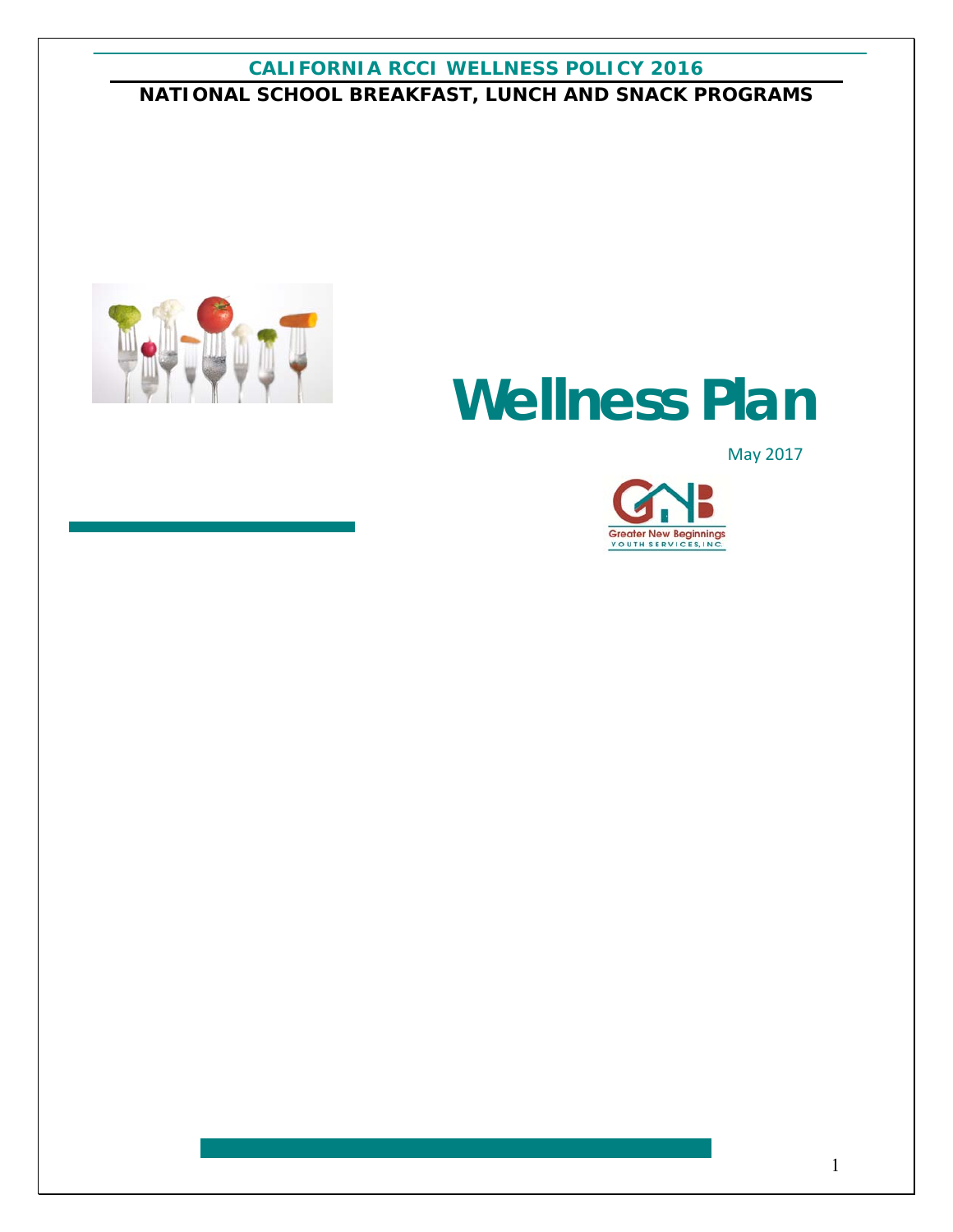## **NATIONAL SCHOOL BREAKFAST, LUNCH AND SNACK PROGRAMS**

## **I. Food Nutrition Advisory Group**

GNB's Board of Directors will develop a Wellness Advisory Group (within its Program Committee) to create, implement, monitor, review, and, as necessary, revise school nutrition and physical activity policies. The Advisory Group will serve as a resource to school sites for implementing those policies. The Advisory Group will consist of a GNB resident and staff, a parent if available), a member of program committee.

#### **Public Notice**

GNB will inform and update the public (including parents, caregivers, advocates, students and community members) about the content and implementation of this Wellness policy posted in the Group Home, on the GNB website and distributed to GNB students and staff.

#### **II. Nutritional Quality of Foods**

Meals served through the National School Lunch and Breakfast Programs will:

- Be appealing and attractive to the students;
- Be served in clean and pleasant settings;
- Meet, at a minimum, nutrition requirements established by local, state, and federal statutes and regulations;
- Offer a variety of local in season fresh fruits and vegetables;<sup>2</sup>
- Serve only low-fat (1%) and fat-free milk<sup>3</sup> and nutritionally-equivalent non-dairy alternatives (to be defined by USDA); and
- **Ensure ALL of the grains served are whole grain.**<sup>3, 4</sup>

Staff will provide taste-tests and surveys of new entrees in order to identify novel, healthful, and appealing food choices. In addition, our Agency will share information about the nutritional content of meals with parents, caregivers, advocates and students. Such information will be made available on menus or at the GNB site and website for further review. Staff will also inform the USDA (Sacramento Food Distribution Center, Alameda County Food Bank) of foods that are not as appealing and also inform them of the foods that are desired to assist with ordering and donation given throughout the year.

#### **Meal Times and Scheduling**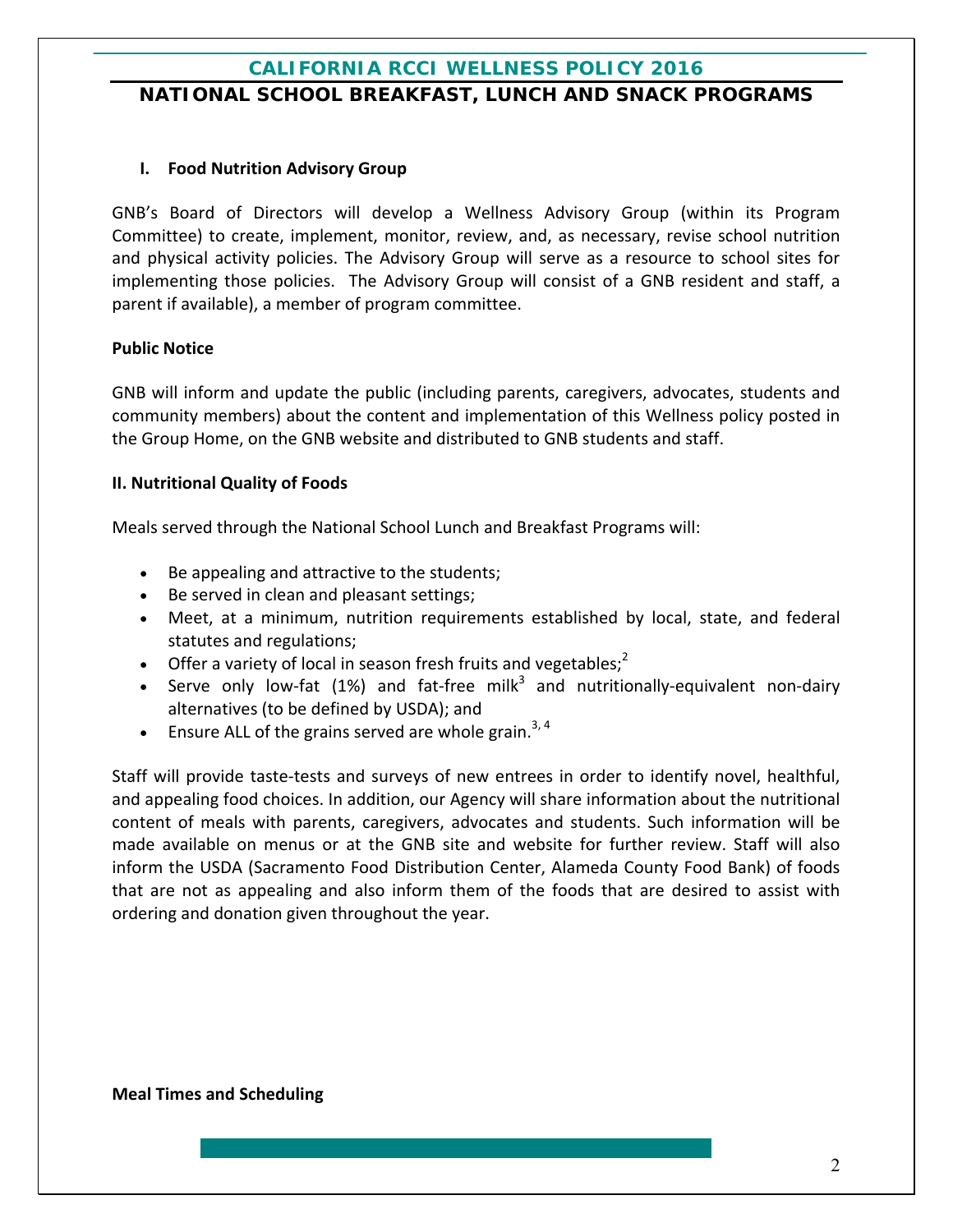## **NATIONAL SCHOOL BREAKFAST, LUNCH AND SNACK PROGRAMS**

GNB:

- Will provide students with at least 10 minutes to eat after sitting down for breakfast and 20 minutes after sitting down for lunch;
- Will schedule meal periods at appropriate times, *e*.*g*., lunch should be scheduled between 11 a.m. and 1 p.m.;
- Will not schedule tutoring, club, or organizational meetings or activities during mealtimes, unless students are allowed to eat during such activities;
- Will provide students access to hand washing or hand sanitizing supplies before they eat meals or snacks; and
- Will take reasonable steps to accommodate the tooth-brushing regimens of students with special oral health needs (*e*.*g*., orthodontia or high tooth decay risk).

## **Qualifications of School Food Service Staff**

As part of the GNB responsibility to operate a food service program, continuing professional development will be provided for all nutritional professionals. Staff development programs should include appropriate certification and/or training programs for the Director, Administrator, Facility Managers and staff, according to their levels of responsibility.

## **Snacks**

Snacks served during the school day or in after‐school care or enrichment programs will make a positive contribution to children's diets and health, with an emphasis on serving local fresh seasonal fruits and vegetables as the primary snacks and water as the primary beverage. GNB will assess if and when to offer snacks based on timing of school meals, children's nutritional needs, children's ages, cultural and other considerations. GNB will disseminate a list of healthful snack items to Staff, after‐school program personnel, parents, caregivers or advocates.

## **III. Nutrition and Physical Activity Promotion**

## **Nutrition Education and Promotion**

GNB aspires to teach, encourage, and support healthy eating by students. We will provide nutrition education and engage in nutrition promotion that:

- Is offered to provide students with the knowledge and skills necessary to promote and protect their health
- Includes enjoyable, developmentally-appropriate, culturally-relevant, participatory activities, such as promotions, taste testing, farm visits, and school gardens
- Promotes fruits, vegetables, whole grain products, low-fat and fat-free dairy products, healthy food preparation methods, and health‐enhancing nutrition practices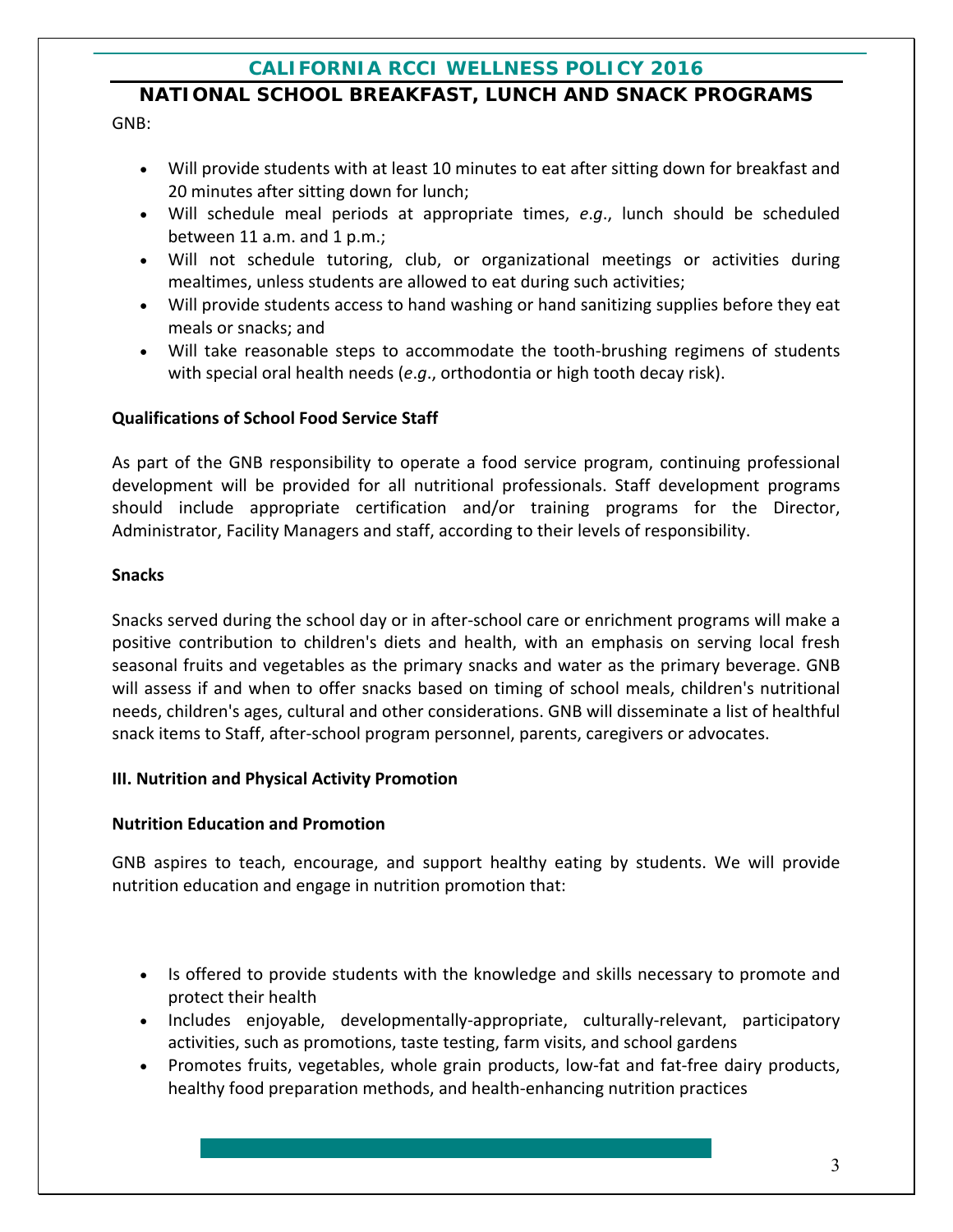## **NATIONAL SCHOOL BREAKFAST, LUNCH AND SNACK PROGRAMS**

- Emphasizes caloric balance between food intake and energy expenditure (physical activity/exercise)
- Links with school meal programs, other school foods, and nutrition-related community services
- Teaches media literacy with an emphasis on food marketing
- Includes nutritional training for all staff.

## **Communications with Parents**

GNB will support parents' efforts to provide a healthy diet and daily physical activity for their children when on home visits. We will offer periodic healthy eating seminars for parents, caregivers and advocates and send nutritional information, post nutrition tips on our websites, and provide nutrient analyses of school menus. When on home passes, we will encourage parents, caregivers and advocates to pack healthy lunches and snacks and to refrain from including beverages and foods that do not meet the above nutrition standards for individual foods and beverages. GNB will provide parents with a list of foods that meet the district's snack standards.

## **Staff Wellness**

GNB values the health and well-being of every staff member and will plan and implement activities and policies that support personal efforts by staff to maintain a healthy lifestyle. GNB's Wellness Advisory Group will address all of the students and staff associated with the program. The Advisory Group will develop, promote, and oversee a multifaceted plan to promote staff health and wellness. The plan will be based on input solicited from Program Committee and should outline ways to encourage healthy eating, physical activity, and other elements of a healthy lifestyle among GNB staff. The Wellness Advisory Group should distribute its plan to the GNB Leadership annually.

## **IV. Physical Activity Opportunities and Physical Education**

#### **Daily Physical Education**

All students, including students with disabilities, special health‐care needs, and in alternative educational settings, will receive daily physical education (or its equivalent of 225 minutes/week for middle and high school students) for the entire school year. All physical education supported and encouraged by our GNB Staff. Student involvement in other activities involving physical activity (*e*.*g*., interscholastic or intramural sports) will be substituted for meeting the physical education requirement. Students will spend at least 50 percent of physical education class time participating in moderate to vigorous physical activities.